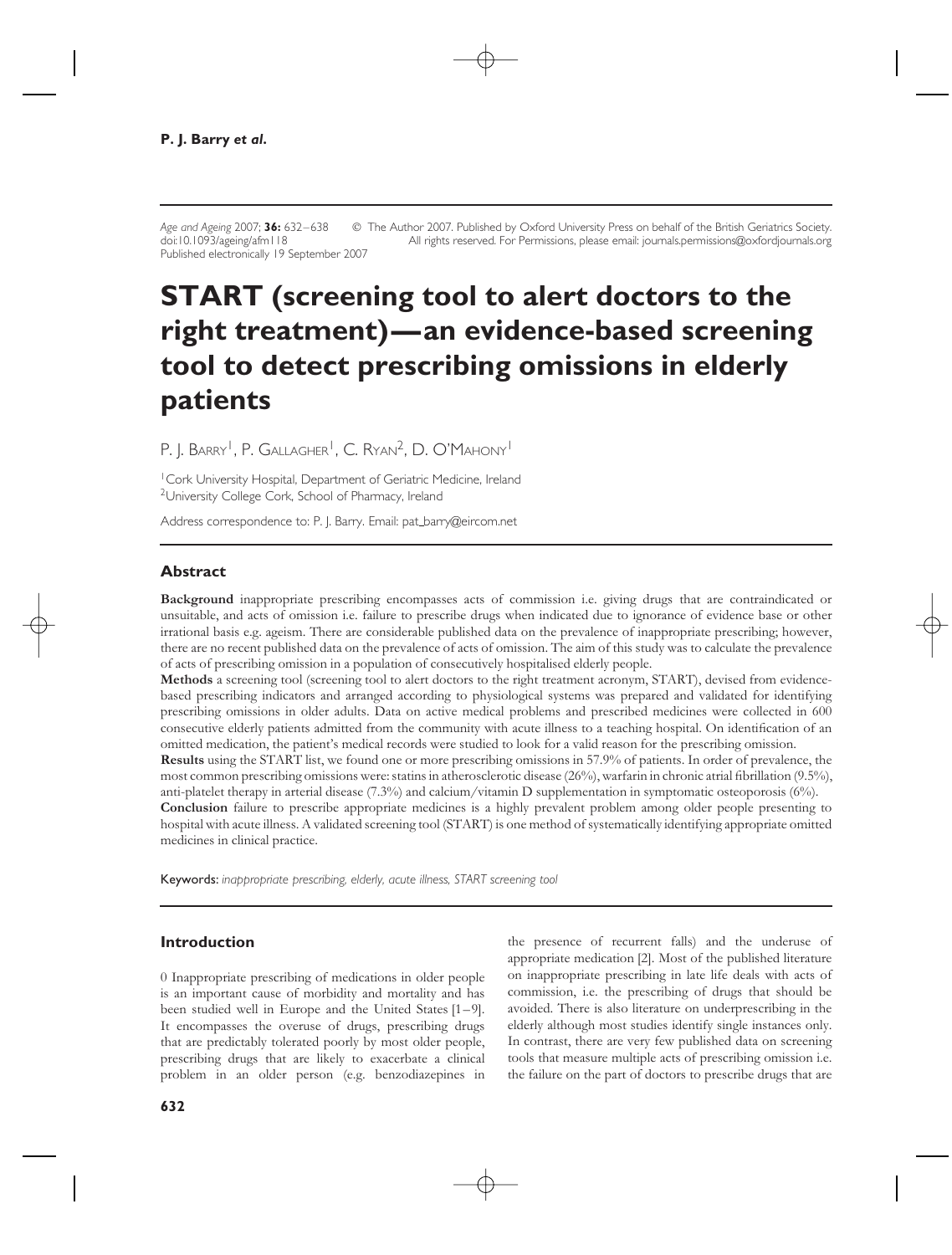clearly indicated and likely to benefit the patient [10–12]. This may, in part, result from the lack of suitable screening tools designed to alert the clinician to consider indicated drugs when identified in individual patients. Screening tools designed to detect acts of commission of inappropriate prescribing in elderly patients, such as Beers' criteria [13–15] and the inappropriate prescribing the elderly tool (IPET) [16, 17] have been researched widely, although not used routinely in clinical practice.

The aims of this study were therefore threefold: (i) to devise and validate an evidence-based screening tool for indicated medicines of particular relevance to older people and (ii) to determine the prevalence of omission of indicated medicines in a population of older people hospitalised with acute illness. As a corollary to these aims, we also sought to (iii) calculate the cost of prescribing the indicated but omitted medicines in this population of patients.

#### **Methods**

A senior academic geriatrician (DOM) composed the original list of prescribing criteria on the basis of extensive literature review, recent texts on geriatric pharmacotherapy and clinical experience. Twenty two evidence-based common prescribing indicators for elderly patients were identified and arranged according to the relevant physiological systems into a systematic list called screening tool to alert doctors to the right treatment (i.e. indicated, but not prescribed) (START) for older people. Eighteen experts, with recognised credentials in their specialist areas, were invited by letter to participate in the Delphi process [18]. Study design and aims were explained. The panel comprised teaching hospital consultants in geriatric medicine ( $n = 9$ ), clinical pharmacology ( $n = 3$ ) and old age psychiatry  $(n = 1)$ , two senior academic primary care physicians and three senior hospital pharmacists with an interest in geriatric pharmacology. In addition to seeking consensus from the panel on the list of 22 specific evidencebased prescribing indicators, we asked each panel member to suggest any further important prescribing indications.

The first round questionnaire was posted to each panellist and START criteria were presented as statements describing each instance of potentially inappropriate prescribing in people aged 65 years. The Delphi process was completed in two rounds and full consensus was reached without the need to proceed to a third round. Subsequently, inter-rater reliability was addressed by the review of 100 charts by two observers using the START tool. A κ-coefficient of 0.68 was calculated. This suggested that the tool performed well with substantial agreement obtained.

The local research ethics committee approved the patient study protocol. The validated version of START (Figure 1) was applied to concurrent medical diagnostic and prescription information in a prospective, unselected consecutive cohort of 600 community-dwelling patients (aged 65 years and over) on admission to hospital with acute illness. The mean age (SD) of the patients was 77.9 (6.8) years. Two hundred and one patients were aged 65–74 years (33% of total), 299 patients were aged 75–84 years (50%) and the remaining 100 patients were aged 85 years or over (17% of total). Fifty-six per cent of the patients were female. Patients who were resident in local community hospitals were excluded because of the possible influence of hospital-based consultant geriatricians on their medications (regular input into community hospital care of elderly people being part of the remit of geriatricians in the catchment area of the teaching hospital where the research was carried out). Baseline demographic information was obtained as well as the results of relevant baseline investigations from each patient's hospital case records. Medical co-morbidities and the full list of current medications list were documented following detailed clinical assessment and prescription review at the time of admission to hospital, and before any changes to medications were made by the attending physician in the hospital. These lists were documented from a number of sources including General Practitioners referral letters, the patients' own medication list, pharmacy records where necessary and the hospital admission records and notes. Data capture occurred once for each patient and was completed by a specialist registrar in geriatric medicine, supported by an experienced research nurse. Medication details were corroborated from as many sources as possible. The START criteria were then applied to the defined handwritten list of co-morbidities on the day of hospital admission and the patients' medication lists on admission. The number of omitted appropriate prescriptions was identified and recorded accordingly. The precise definition of co-morbidities on admission facilitated deployment of the START tool in less than 3 minutes in the majority of cases.

The contra-indications to the medicines in the START tool refer to the clearly defined contra-indications specified in the British National Formulary [British National Formulary: 48th edition (Sep 2004)]. Formalised assessment tools scoring was not used in the tool. This was partly to allow for variations in assessments used in different centres but also to prevent a screening tool from becoming an over-elaborate document requiring inclusion of multiple other assessment tools.

In addressing the secondary aim of calculating the financial cost of those indicated but omitted medicines, current drugmanufacturing costs (wholesale costs) were derived from a national formulary of prescription medicines. [Medical Publications (Ireland) Limited, Monthly index of medical specialties. Dublin; September 2004.] Where possible, the costs of the cheapest generic formulation of the indicated but omitted medicines were calculated. Cost calculation was based on 30 days' prescription of each indicated but omitted medicine, excluding pharmacist's dispensing charges which are variable.

#### **Results**

A total of 3,234 medications were prescribed to the 600 patients up to the point of acute admission to hospital. The median number of medications per patient was five. Using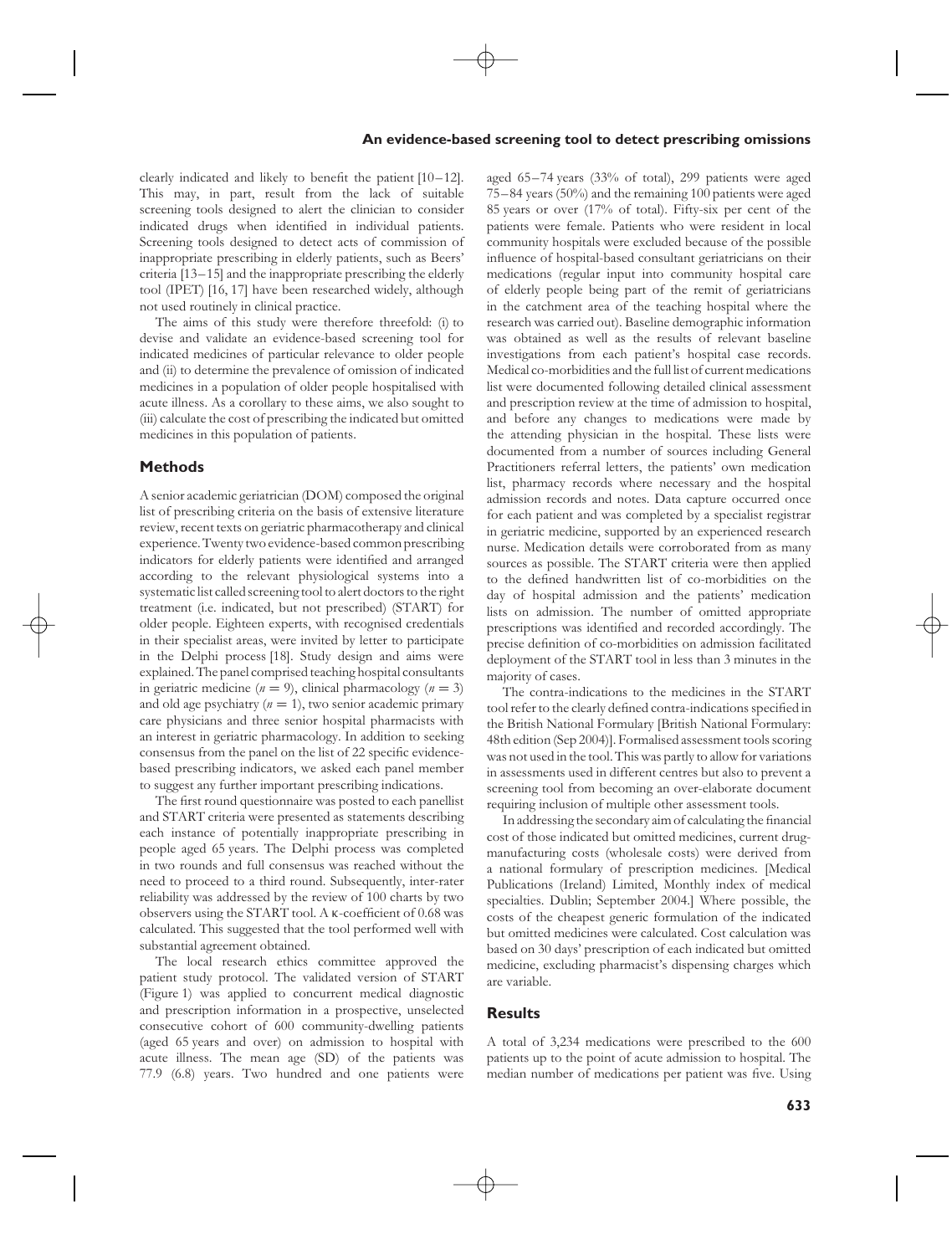$\mathsf I$ 

|                                                                                                                                                                                                                                                                                       |                                                                                                                                                                                                                                     | <b>Central Nervous System</b>                                                                                                                                                                                         |  |  |  |
|---------------------------------------------------------------------------------------------------------------------------------------------------------------------------------------------------------------------------------------------------------------------------------------|-------------------------------------------------------------------------------------------------------------------------------------------------------------------------------------------------------------------------------------|-----------------------------------------------------------------------------------------------------------------------------------------------------------------------------------------------------------------------|--|--|--|
| Warfarin in the presence of chronic<br>atrial fibrillation, where there is no<br>contraindication to warfarin.                                                                                                                                                                        | (i)                                                                                                                                                                                                                                 | L-DOPA in idiopathic Parkinson's disease with<br>definite functional impairment and resultant<br>disability.                                                                                                          |  |  |  |
| Aspirin in the presence of chronic<br>atrial fibrillation, where warfarin is<br>contraindicated, but not aspirin.                                                                                                                                                                     | (ii)                                                                                                                                                                                                                                | Antidepressant in the presence of clear-cut<br>depressive symptoms, lasting at least 3 months.                                                                                                                        |  |  |  |
| Aspirin or Clopidigrel with a                                                                                                                                                                                                                                                         |                                                                                                                                                                                                                                     | <b>Gastrointestinal System</b><br>Proton pump inhibitor in the presence of<br>chronic severe gastro-oesophageal acid reflux<br>or peptic stricture requiring dilatation.<br>Fibre supplement for chronic, symptomatic |  |  |  |
| documented history of coronary,<br>cerebral or peripheral vascular disease<br>in patients in sinus rhythm, where<br>therapy is not contraindicated.                                                                                                                                   | (i)<br>(ii)                                                                                                                                                                                                                         |                                                                                                                                                                                                                       |  |  |  |
| Antihypertensive therapy where<br>systolic BP consistently $>160$ mmHg,                                                                                                                                                                                                               |                                                                                                                                                                                                                                     | diverticular disease with constipation.                                                                                                                                                                               |  |  |  |
| contraindicated.                                                                                                                                                                                                                                                                      |                                                                                                                                                                                                                                     | Disease-modifying anti-rheumatic drug                                                                                                                                                                                 |  |  |  |
| Statin therapy in patients with<br>documented history of coronary,<br>cerebral or peripheral vascular disease,                                                                                                                                                                        |                                                                                                                                                                                                                                     | (DMARD) with known, moderate-severe<br>rheumatoid disease lasting more than 12<br>weeks.                                                                                                                              |  |  |  |
| remains independent for activities of<br>daily living and life expectancy id                                                                                                                                                                                                          | (ii)                                                                                                                                                                                                                                | Bisphosphonate in patients taking<br>glucocorticoids for more than 1 month (i.e.<br>chronic corticosteroid therapy).                                                                                                  |  |  |  |
| ACE inhibitor in chronic heart failure,<br>where no contraindication exists.                                                                                                                                                                                                          |                                                                                                                                                                                                                                     | Calcium and vitamin D supplement in patients<br>with known osteoporosis (previous fragility<br>fracture, acquired dorsal kyphosis).                                                                                   |  |  |  |
| ACE inhibitor following acute                                                                                                                                                                                                                                                         |                                                                                                                                                                                                                                     |                                                                                                                                                                                                                       |  |  |  |
|                                                                                                                                                                                                                                                                                       |                                                                                                                                                                                                                                     | Metformin with type 2 diabetes $+/-$ Metabolic                                                                                                                                                                        |  |  |  |
| where no contraindication exists.                                                                                                                                                                                                                                                     |                                                                                                                                                                                                                                     | Syndrome (in the absence of renal impairment<br>present i.e. blood urea $> 12.0$ mmol/l, $\pm$ serum<br>creatinine $>200$ mmol/l).                                                                                    |  |  |  |
|                                                                                                                                                                                                                                                                                       |                                                                                                                                                                                                                                     | ACE inhibitor or Angiotension Receptor                                                                                                                                                                                |  |  |  |
| Regular inhaled $\beta$ 2-agonist or anti-<br>cholinergic agent for mild to moderate<br>asthma or COPD                                                                                                                                                                                |                                                                                                                                                                                                                                     | Blocker in diabetes with nephropathy <i>i.e.</i> overt<br>dipstick proteinuria or microalbuminuria $(>30$<br>$mg/24 h) \pm$ serum biochemical renal<br>impairment (blood urea > 8.0 mmol/l or serum                   |  |  |  |
| Inhaled steroid in moderate-severe<br>asthma or COPD, where reversibility<br>of airflow obstruction has been shown.                                                                                                                                                                   | (iii)                                                                                                                                                                                                                               | creatinine $>130$ µmol/l).<br>Aspirin therapy in diabetes mellitus with well<br>controlled blood pressure.                                                                                                            |  |  |  |
| Home continuous oxygen where<br>chronic type 1 respiratory failure<br>$(pO2 < 8.0kPa, pCO2 < 6.5kPa)$ or type 2<br>respiratory failure ( $pO2 < 8.0$ kPa,<br>$pCO2 > 6.5kPa$ ) has been well<br>documented and where there is no<br>contraindication to continuous<br>oxygen therapy. | (iv)                                                                                                                                                                                                                                | Statin therapy in diabetes mellitus if fasting<br>serum cholesterol $> 5.0$ mmol/l or additional<br>cardiovascular risk factor(s) present.                                                                            |  |  |  |
|                                                                                                                                                                                                                                                                                       | <b>Cardiovascular System</b><br>where antihypertensive therapy is not<br>where the patients' functional status<br>more than 5 years<br>myocardial infection.<br>Beta blocker in chronic stable angina,<br><b>Respiratory System</b> | <b>Locomotor System</b><br>(i)<br>(iii)<br><b>Endocrine System</b><br>(i)<br>(ii)                                                                                                                                     |  |  |  |

Figure 1. Screening tool to alert doctors to the right (i.e. indicated, but not prescribed) treatment for older people (START).

the START criteria, one or more appropriate medicines were omitted in 347 (57.8%), where no contra-indication existed. The probability of omission of an appropriate medicine increased with advancing age (detailed below). The medications omitted are detailed here. These were in order of frequency: statins for atherosclerotic cardiovascular disease, warfarin thrombo-embolic prophylaxis in chronic atrial fibrillation, angiotensin coverting enzyme (ACE) inhibitor therapy for congestive cardiac failure, aspirin for symptomatic stenotic arterial disease and calcium supplementation for established symptomatic osteoporosis (i.e. prior history of fragility fractures). See Table 1.

The top five 30-day prescription costs (rounded off to the nearest Euro) associated with these indicated but omitted medicines for all 600 patients were as follows in order of decreasing cost:

| (i) Statins in symptomatic cardiovascular disease $\ldots$ $\epsilon$ 3926 |
|----------------------------------------------------------------------------|
|----------------------------------------------------------------------------|

| (ii) Bisphosphonates with long term corticosteroid                        |
|---------------------------------------------------------------------------|
|                                                                           |
| (iii) ACE inhibitors in congestive cardiac failure $\dots$ $\epsilon$ 738 |
| (iv) Statins in diabetes mellitus with hypercholestero                    |
|                                                                           |
| (v) ACE inhibitors with a prior history of myocardial                     |
|                                                                           |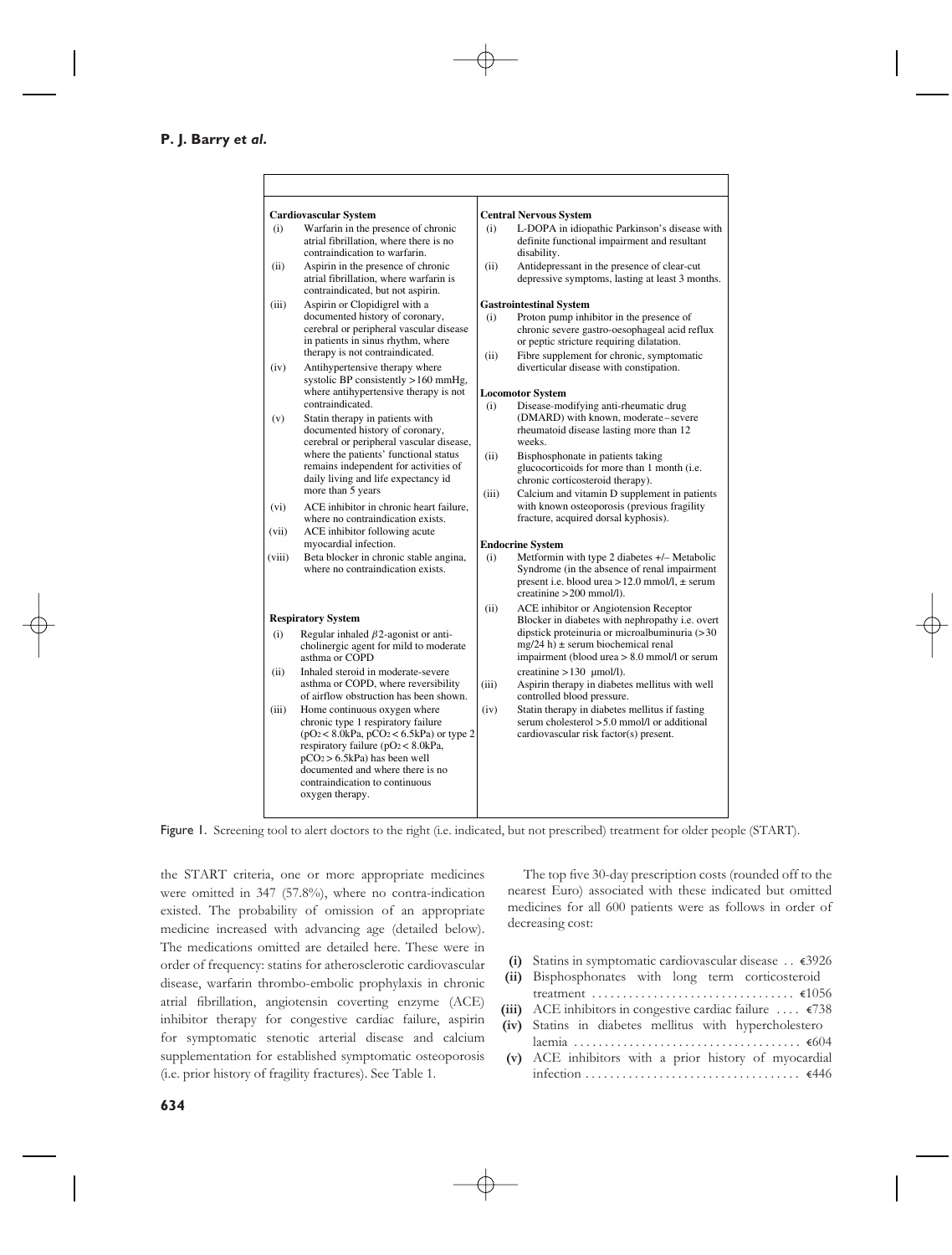Table 1. Itemised 30-day cost of indicated, but omitted generic drug therapy in 600 acutely- ill hospitalised elderly people, based on START criteria

| Indication                                                                                                                | Medication           | No. of<br>subjects | Daily<br>dose (mg) | $30 \text{ day}$<br>$\cos t(\epsilon)$ | Omitted med's<br>$cost(\epsilon)$ |
|---------------------------------------------------------------------------------------------------------------------------|----------------------|--------------------|--------------------|----------------------------------------|-----------------------------------|
| • Statin therapy in patients with<br>documented history of vascular<br>disease                                            | Atorvastatin         | 156                | 10                 | 25.17                                  | 3926.52                           |
| • Warfarin in the presence of<br>chronic atrial fibrillation                                                              | Warfarin             | 57                 | 10                 | 5.70                                   | 303.90                            |
| • ACE inhibitor in chronic heart<br>failure                                                                               | Ramipril             | 48                 | 5                  | 15.38                                  | 738.24                            |
| • Aspirin with a documented history<br>of coronary, cerebral or peripheral<br>vascular disease                            | Aspirin              | 44                 | 75                 | 2.24                                   | 98.56                             |
| • Calcium and vitamin D<br>supplement in patients with<br>osteoporosis                                                    | Calcium/vitamin D    | 35                 | 1 g/800 iu         | 10                                     | 350                               |
| · Metformin with type 2 diabetes<br>$+/-$ metabolic syndrome                                                              | Metformin            | 34                 | 1500               | 2.88                                   | 97.92                             |
| · Bisphosphonate in patients taking<br>glucocorticoids >1 month                                                           | Alendronate/weekly   | 30                 | 70                 | 35.26                                  | 1057.80                           |
| • ACE inhibitor following acute<br>myocardial infection.                                                                  | Ramipril             | 29                 | 5                  | 15.38                                  | 446.02                            |
| $\bullet$ $\beta$ -blocker in chronic angina                                                                              | Bisoprolol           | 28                 | 5                  | 8.51                                   | 238.28                            |
| • Regular inhaled $\beta$ 2-agonist or                                                                                    | Salbutamol           | 24                 | 0.2                | 3.31                                   | 79.44                             |
| anti-cholinergic agent for mild to<br>moderate asthma or COPD                                                             |                      |                    |                    |                                        |                                   |
| • Inhaled steroid in                                                                                                      | Budesonide           | 24                 | 0.4                | 24.02                                  | 576.48                            |
| moderate-severe asthma or<br><b>COPD</b>                                                                                  |                      |                    |                    |                                        |                                   |
| • Statin therapy in diabetes mellitus<br>if fasting serum cholesterol<br>$> 5.0$ mmol/l                                   | Atorvastatin         | 24                 | 10                 | 25.17                                  | 604.08                            |
| • ACE inhibitor in diabetes with<br>overt proteinuria or<br>microalbuminuria                                              | Ramipril             | 23                 | 5                  | 15.38                                  | 353.74                            |
| • Aspirin therapy in diabetes<br>mellitus with well controlled BP                                                         | Aspirin              | 16                 | 75                 | 2.24                                   | 35.84                             |
| • Aspirin in the presence of chronic<br>atrial fibrillation, where warfarin<br>contra-indicated                           | Aspirin              | 14                 | 75                 | 2.24                                   | 31.36                             |
| • Disease-modifying drug with<br>known, moderate-severe<br>rheumatoid disease                                             | Methotrexate         | 13                 | 7.5                | 2.00                                   | 26.00                             |
| • Antidepressant in the presence of<br>clear-cut depression                                                               | Citalopram           | 10                 | 10                 | 17.39                                  | 173.90                            |
| • Antihypertensive therapy                                                                                                | Bendrofluazide       | 8                  | 2.5                | 1.40                                   | 11.20                             |
| • Fibre supplement for chronic,<br>symptomatic diverticular disease<br>with constipation.                                 | Fybogel              | $\overline{4}$     | 2 sachets          | 2.92                                   | 8.76                              |
| • PPI in the presence of chronic<br>severe gastro-oesophageal acid<br>reflux or peptic stricture requiring<br>dilatation. | Omeprazole           | 4                  | 20                 | 41.46                                  | 165.84                            |
| • L-DOPA in Parkinson's disease<br>with definite functional                                                               | Levodopa + Carbidopa | 4                  | $62.5 \times 3$    | 10.12                                  | 40.48                             |
| impairment<br>• Home continuous oxygen where<br>chronic type 1 or type 2 respiratory<br>failure has been well documented. | Oxygen concentrator  | $\theta$           | N/A                | 76.82                                  | $\theta$                          |
|                                                                                                                           |                      |                    |                    |                                        |                                   |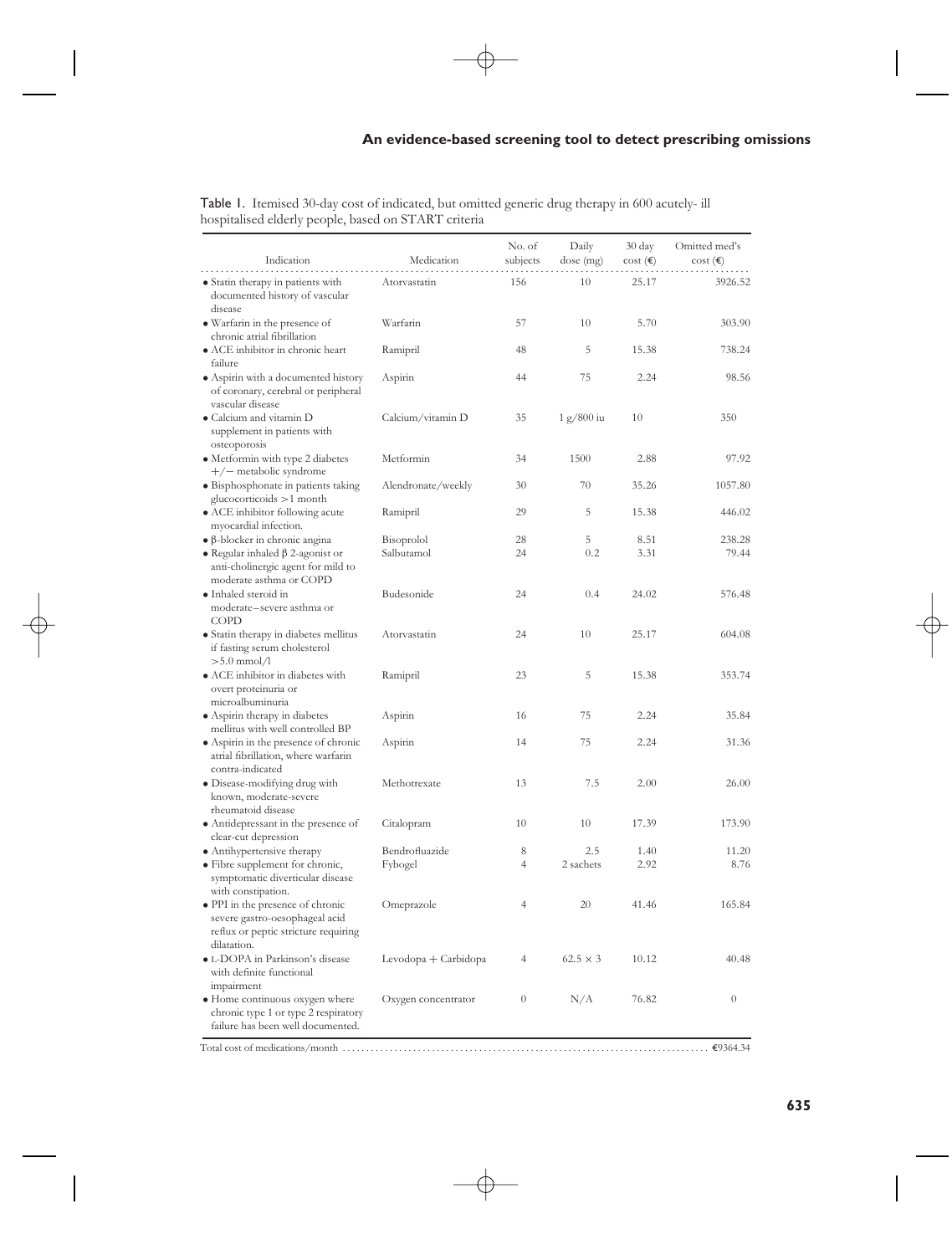#### **P. J. Barry** *et al***.**

Details of the total 30-day costs of omitted but indicated medicines are shown in Table 1. The total cost of all omitted medications for the patient group was  $\epsilon$ 9364.34. The probability of omission of a potentially appropriate medication was significantly related to patients' age. The likelihood of having an appropriate medication omitted did not change in the 65–74 age group (55.2% with one medication omitted) and the 75–84-year-old group (54.8% with one medication omitted)—Odds Ratio 1.0512, CI 0.71–1.45,  $P = 0.93$ . However there was a significant likelihood of omission of appropriate medication in the group older than 85 years (72.2% with one medication omitted)—Odds Ratio 2.08, CI 1.24–3.50, *P<*0.01. The likelihood of having an appropriate medication omitted in females compared to males was also increased (Odds Ratio 2.29, CI 1.65–3.19, *P<*0*.*01).

#### **Discussion**

This study describes the development and validation of a new systems-based tool to help medical practitioners identify possible appropriate medications in older adults. It was validated using a technique described previously in other similar tools [15–17]. It may prove useful if applied in a prospective manner in primary care and in an acute general medical setting among hospital in-patients. One of the major limitations in the use of tools to identify prescription of inappropriate medications or underutilisation of appropriate drugs is that studies to date have in essence calculated only prevalence rates and have not identified if these tools can actually influence prescribing in the longer term. There is scant evidence to support the clinical benefit of these tools and well-designed pragmatic randomised controlled trials are required to evaluate this.

This is one of the few studies to report the rate of omission of appropriate, evidence-based medicines in elderly people [10–12, 19, 20] In the current study, over half of the elderly acutely-ill newly hospitalised patients—57.9%—had at least one appropriate medication omitted from their list of regular prescription medicines. The probability of not receiving an appropriate medication increased with age over 85 years and female gender. Failure to prescribe appropriate medicines, which have a proven important role in primary and secondary disease prevention, could have a substantial clinical and economic impact over time, although there are, as yet, no prospective randomised controlled trial data to support this suggestion. Our data show that the over 85 age group were less likely to be prescribed appropriately; this may reflect a desire to avoid polypharmacy or lack of clear-cut evidence of efficacy of particular therapeutic interventions in this age group. Limitations in data collection could have underestimated use of appropriate medications also and complete records of patients' medication lists depended on access to referring general practitioners' letters or the patients' own list of medicines. However, where there were doubts about prescribed agents, confirmation was sought by telephone from the patients' general practitioners and in

some instances, from the dispensing pharmacy to ensure the list of medications included in the study were complete and accurate.

The financial cost of the omitted medicines was not large; in this study it was calculated at  $\epsilon$  112,745 per year for the 600 subjects, this being the wholesale cost of the omitted drugs in generic form (and not including extra costs such as pharmacists' dispensing fees and use of non-generic drugs). This may seem substantial until viewed with the perspective of secondary prevention. For example, 71 subjects with chronic atrial fibrillation did not receive warfarin or aspirin, despite the absence of clear-cut contraindications to these medicines. In this patient age group not receiving thrombo-embolic prophylaxis, the annual risk of stroke is approximately 10–15% [21]. Therefore, in the 71 patients with chronic atrial fibrillation and intrinsic heart disease, approximately 7–11 stroke events would be expected in this group each year. Warfarin therapy would be expected to reduce the annual stroke risk by approximately 60% i.e. to prevent 4–7 cases of avoidable stroke [21]. The total cost of treating these 4–7 stroke cases in a teaching hospital in 2006 is calculated at  $\epsilon$  38,000 (4 cases) to  $\epsilon$  66,500 (7 cases). This estimate is based on recent cost estimations and taking annual healthcare inflation taken into account [22]. However, it is recognised that warfarin therapy in this age group does carry a risk of bleeding and this cost may also needed to be taken.

However, omission of evidence-based appropriate medicines by physicians in almost 58% of elderly patients being hospitalised with acute illness remains unacceptably high. The present study was not designed to identify the precise reasons for this high omission rate. There are several possible reasons for this finding. These include a lack of knowledge of evidence-based secondary preventive therapies, low levels of therapeutic expectation in frail people aged over 80 years, a desire to avoid polypharmacy, greater focus on palliation of symptoms than on secondary disease prevention and, in some cases, negative ageist and sexist attitudes leading to therapeutic nihilism. There is limited evidence for many drug therapies in the over 80 year age group and some decisions not to prescribe certain drugs in the over 80s may have been rational, based on the lack of high quality evidence, in certain age groups. Further work needs to be done to clarify the main causes of inappropriate omission of medicines, since these causes will determine the necessary interventions needed for corrective action. This is particularly relevant given that, ironically, the most frequent omissions of evidence-based preventive drug therapy in the present study related to cardiovascular disease, the leading cause of death in older people globally.

The real clinical value of screening tools for inappropriate medication remains unclear. Several studies describe the prevalence of prescription of inappropriate drugs in older people, using screening tools such as Beers' criteria and IPET [13–17]. However, whether the regular use of such screening tools in day-to-day clinical practice results in significantly reduced morbidity, hospitalisation and mortality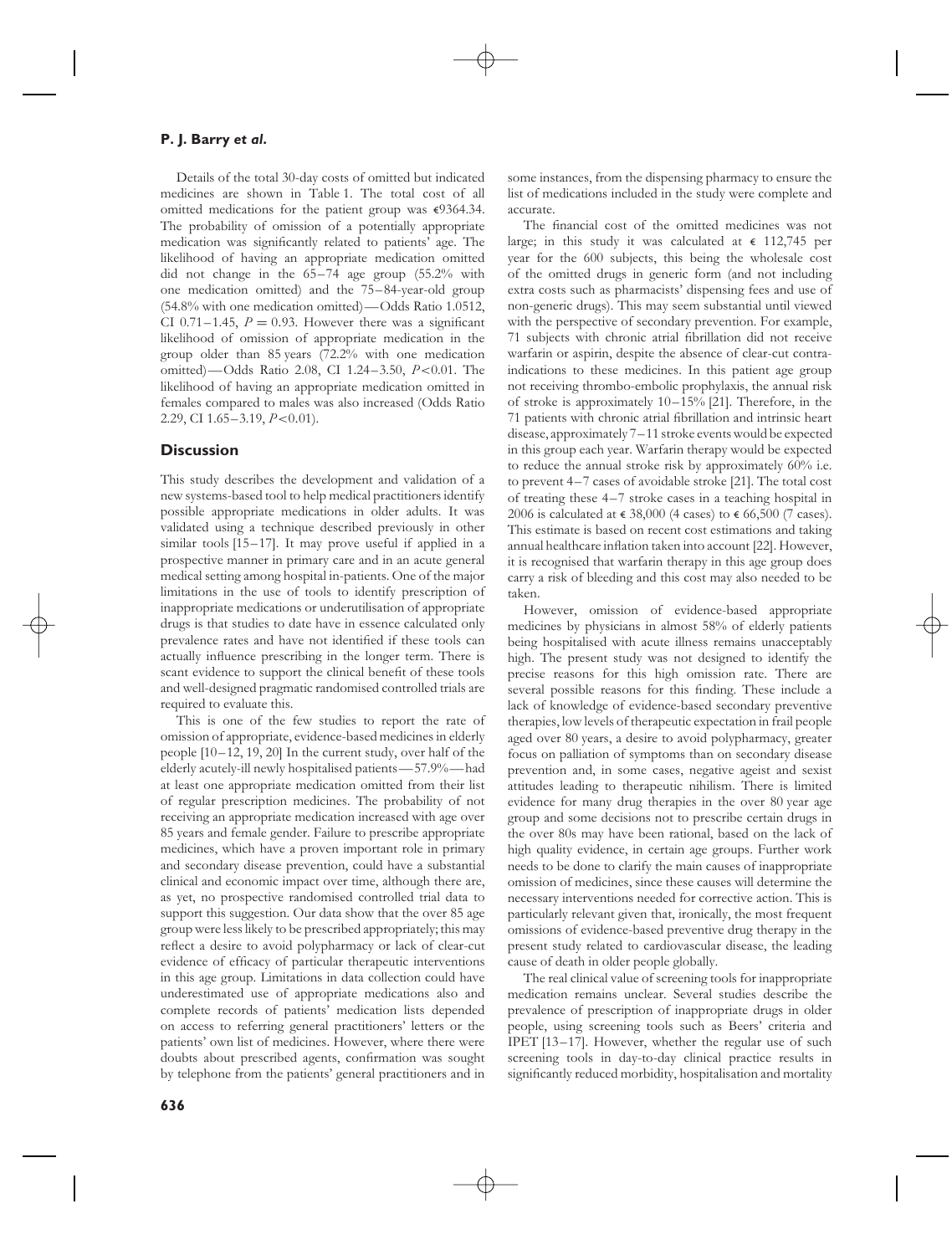remains speculative. Similarly, it is unknown whether the routine use of inappropriate prescription-screening tools leads to significant drug expenditure savings. Future large scale randomised controlled studies will need to focus on these fundamental research questions, if screening tools are to have any clinical value in routine practice.

In conclusion, the present study shows that the prevalence of omission of evidence-based appropriate drug therapy in acutely-ill hospitalised elderly people was high, particularly in relation to cardiovascular disease prevention. START is a validated, effective and easy-to-use systems-based screening tool that is capable of identifying inappropriate omission of essential drug therapy in a matter of minutes. Further work needs to be done using START in other populations of elderly people, such as non-hospitalised elderly people living at home and in nursing homes. Ideally, START would be combined with a complimentary screening tool for identifying drug therapy that may need to be avoided in the same patient. To this end, we have completed preliminary validation work on such a complimentary screening tool to START, called screening tool of older persons' potentially inappropriate prescriptions (STOPP). Similar to START, STOPP is systems-based and evidence-based, and is quick and easy to use in day-to-day practice. Our research group is currently completing the Delphi validation of STOPP.

## **Acknowledgements**

The authors wish to thank the Consultant medical staff of Cork University Hospital for granting access to their patients and their medical records for the purpose of this research. The research was funded by the Health Research Board of Ireland.

## **Conflicts of interest**

None

## **Key points**

- **•** START (screening tool to alert doctors to the right treatment) is an evidence-based, systems-defined screening tool to detect prescribing omissions in elderly patients and has been validated using best practice.
- **•** The use of the START tool identified that approximately 57% of older adults admitted to a teaching hospital had at least one appropriate medication omitted.
- **•** Older female adults were significantly more likely not to have appropriate medication prescribed. This may reflect the age bias of most large scale randomised controlled trials.

## **References**

**1.** Barry M. Drug expenditure in Ireland 1991–2001. Ir Med J 2002; 95: 294–5.

- **2.** Kinirons MT, Wood AJJ. Pharmacokinetics. In: George CF, Woodhouse K, Denham MJ eds. Drug Therapy in Old Age. Wiley 1998.
- **3.** Juurlink DN, Mamdami M, Kopp A *et al*. Drug-drug interactions among elderly patients hospitalised for drug toxicity. JAMA 2003; 289: 1652.
- **4.** Onder G, Pedone C, Landi F *et al*. Adverse drug reactions as a cause of hospital admissions: results from the Italian Group of Pharmacoepidemiology in the Elderly (GIFA). J Am Geriatr Soc 2002; 50: 1962.
- **5.** Goldberg RM, Mabee J, Chan L *et al*. Drug-drug and drug-disease interactions in the emergency department: analysis of a high-risk population. Am J Emerg Med 1996; 14: 447–50.
- **6.** Hanlon JT, Schmader KE, Kornkowski MJ *et al*. Adverse drug events in high risk older outpatients. J Am Geriatr Soc 1997; 45: 945–8.
- **7.** Bootman JL, Harrison DL, Cox E. The health care cost of drug related morbidity and mortality in nursing facilities. Arch Intern Med 1997; 157: 2089–96.
- **8.** Bates DW, Cullen DJ, Laird N *et al*. Incidence of adverse drug events and potential adverse drug events: Implications for prevention. ADE prevention Study Group. JAMA 1995; 274: 29–34.
- **9.** Bates DW, Leape LL, Petrycki S. Incidence and preventability of adverse drug events in hospitalised adults. J Gen Intern Med 1993; 8: 289–94.
- **10.** Oborne CA, Batty GM, Maskrey V, Swift CG, Jackson SH. Development of prescribing indicators for elderly medical inpatients. Br J Clin Pharmacol 1997; 43: 91–7.
- **11.** Oborne CA, Hooper R, Swift CG *et al*. Explicit evidence based criteria to assess the quality of prescribing to elderly nursing home residents. Age Ageing 2003; 32: 102-8.
- **12.** Batty GM, Grant RL, Aggarwal R *et al*. Using prescribing indicators to measure the quality of prescribing to elderly medical in-patients. Age Ageing 2003; 32: 292–8.
- **13.** Beers MH, Ouslander JG, Rollingher I *et al*. Explicit criteria for determining inappropriate medication use in nursing home residents. Arch Intern Med 1991; 151: 1825–32.
- **14.** Beers MH. Explicit criteria for determining potentially inappropriate medication use by the elderly. An update. Arch Intern Med 1997; 157: 1531–6.
- **15.** Fick DM, Cooper JW, Wade W *et al*. Updating the Beers criteria for potentially inappropriate medication use in older Adults–Results of a US consensus panel of experts. Arch Intern Med 2003; 163: 2716–24.
- **16.** McLeod PJ, Huang AR, Tamblyn RN *et al*. Defining inappropriate practices in prescribing for elderly people: a national concensus panel. CMAJ 1997; 156: 385–91.
- **17.** Naugler CT, Brymer C, Stolee P *et al*. Development and validation of an improved prescribing for the elderly tool. Can J Clin Pharmacol 2000; 7: 103–7.
- **18.** Dalkey N, Brown B, Cochran S. The Delphi Method, III: Use of Self Ratings to Improve Group Estimates. Santa Monica Rand Corp, 1969,; NovemberPublication RM-6115-PR.
- **19.** Batty GM, Grant RL, Aggarwal R *et al*. National clinical sentinel audit of evidence-based prescribing for older people. J Eval Clin Pract 2004; 10: 273–9.